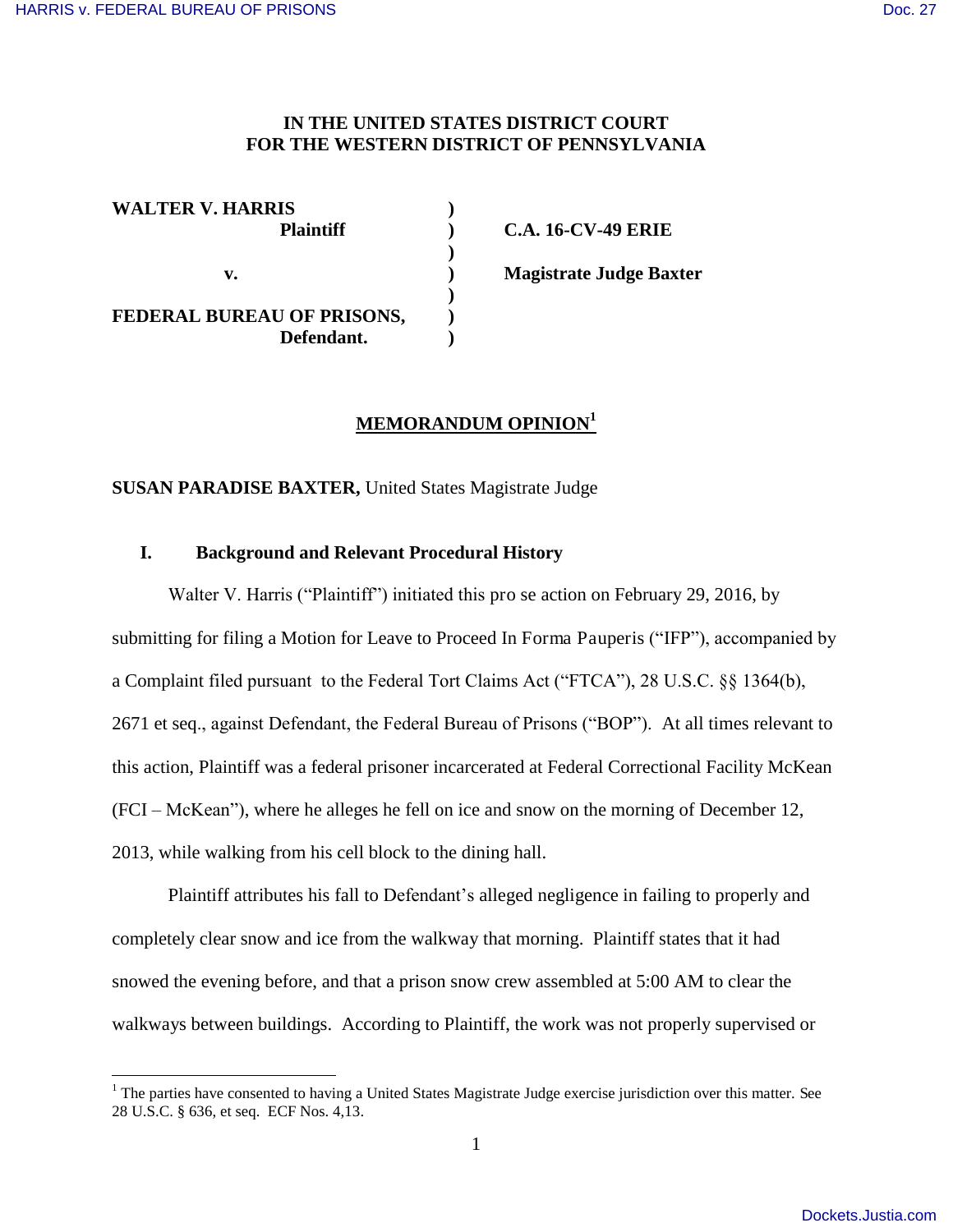completed, and a half-inch layer of compacted snow and ice remained on the sidewalk, creating a dangerous condition. Plaintiff alleges that Defendant had notice of the dangerous condition, which was visible to guards walking along the sidewalk or watching via video, and yet failed to clear the sidewalk to make it safe for passage. As a result, Plaintiff alleges he sustained a fracture to his ankle and required surgery for the insertion of a plate and screws.

Defendant has filed a motion for summary judgment, with supporting exhibits, statement of material facts, and brief, contending that it is entitled to the entry of judgment in its favor because Plaintiff cannot establish that Defendant had notice of the alleged dangerous condition sufficient to give rise to a duty to act. Alternatively, Defendant argues that Plaintiff fell on grass adjacent to the sidewalk and that, as a landowner, it owes no duty to provide safe passage across grass. ECF Nos. 17, 18, 19, 20. Plaintiff has filed his opposition to the motion, and responsive and counter statement of material facts (ECF Nos. 22, 24, 25 and 26), and the motion is now ripe for review.

### **II. Motion for Summary Judgment pursuant to Rule 56**

#### **A. Standard of Review**

 Federal Rule of Civil Procedure 56(a) provides that summary judgment shall be granted if the "movant shows that there is no genuine dispute as to any material fact and the movant is entitled to judgment as a matter of law." When applying this standard, the court must examine the factual record and reasonable inferences therefrom in the light most favorable to the party opposing summary judgment. Matsushita Elec. Indus. Co., Ltd. v. Zenith Radio Corp., 475 U.S. 574, 587 (1986).

The moving party has the initial burden of proving the absence of evidence supporting the non-moving party's claims. Celotex Corp. v. Catrett, 477 U.S. 317, 330 (1986); Andreoli v.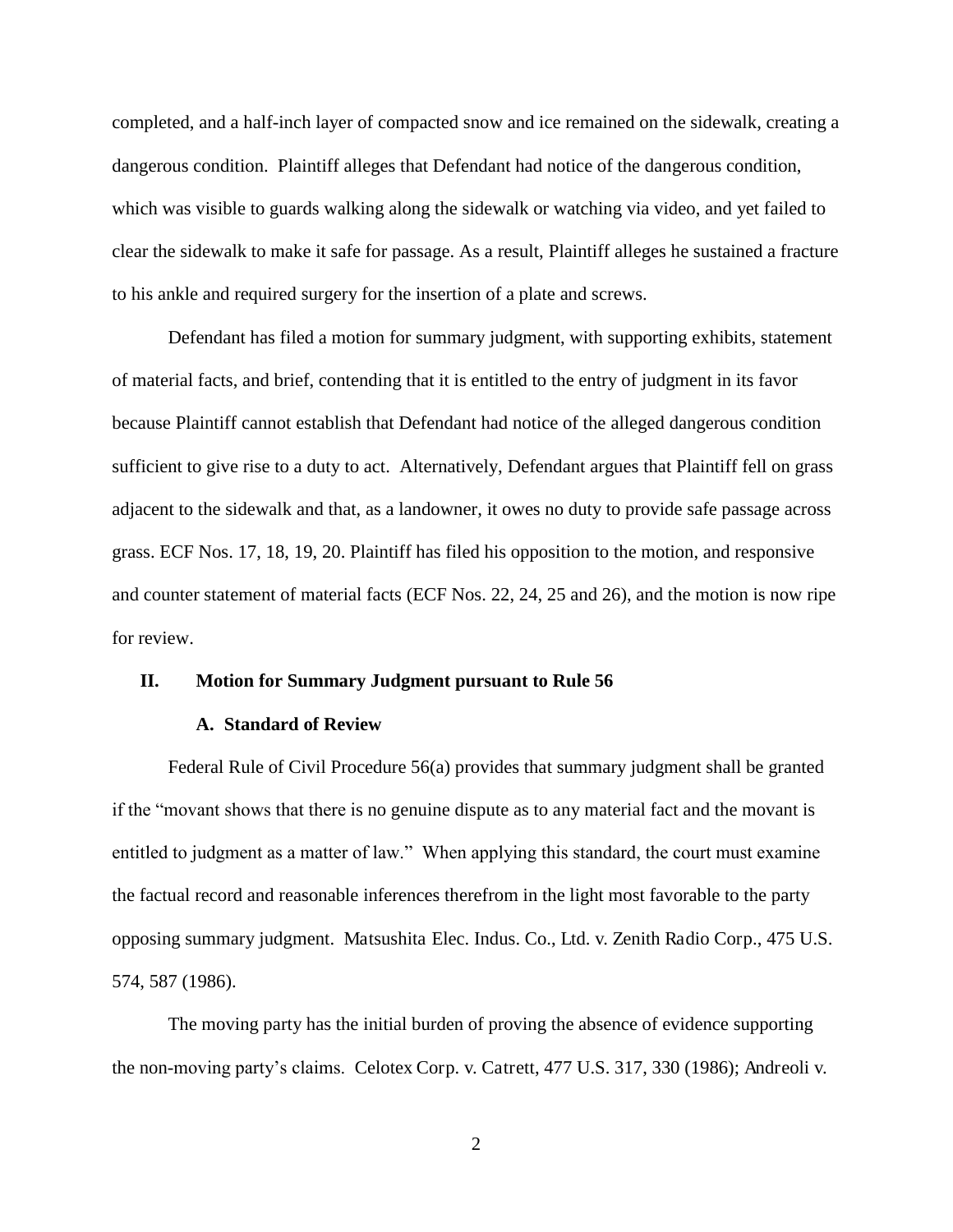Gates, 482 F.3d 641, 647 (3d Cir. 2007); UPMC Health System v. Metropolitan Life Ins. Co., 391 F.3d 497, 502 (3d Cir. 2004). The burden then shifts to the non-movant to come forward with specific facts showing a genuine issue for trial. Fed. R. Civ. P. 56(e); Williams v. Borough of West Chester, Pa., 891 F.2d 458, 460-461 (3d Cir. 1989)(the non-movant must present affirmative evidence - more than a scintilla but less than a preponderance - which supports each element of his claim to defeat a properly presented motion for summary judgment). The nonmoving party must go beyond the pleadings and show specific facts by affidavit or by information contained in the filed documents (i.e., depositions, answers to interrogatories and admissions) to meet his burden of proving elements essential to his claim. Celotex, 477 U.S. at 322. See also Saldana v. Kmart Corp., 260 F.3d 228, 232 (3d Cir. 2001).

When considering a motion for summary judgment, the court is not permitted to weigh the evidence or to make credibility determinations, but is limited to deciding whether there are any disputed issues and, if there are, whether they are both genuine and material. Anderson v. Liberty Lobby, Inc., 477 U.S. 242, 255 (1986).

#### **B. Pro Se Pleadings and Filings**

Pro se pleadings and filings, "however inartfully pleaded," must be held to "less stringent standards than formal pleadings drafted by lawyers" Haines v. Kerner, 404 U.S. 519, 520 (1972). If the court can reasonably read pleadings to state a valid claim on which the litigant could prevail, it should do so despite failure to cite proper legal authority, confusion of legal theories, poor syntax and sentence construction, or litigant's unfamiliarity with pleading requirements. Boag v. MacDougall, 454 U.S. 364 (1982); United States ex rel. Montgomery v. Brierley, 414 F.2d 552, 555 (3d Cir. 1969) (A petition prepared by a prisoner ... may be inartfully drawn and should be read "with a measure of tolerance"); Freeman v. Department of Corrections, 949 F.2d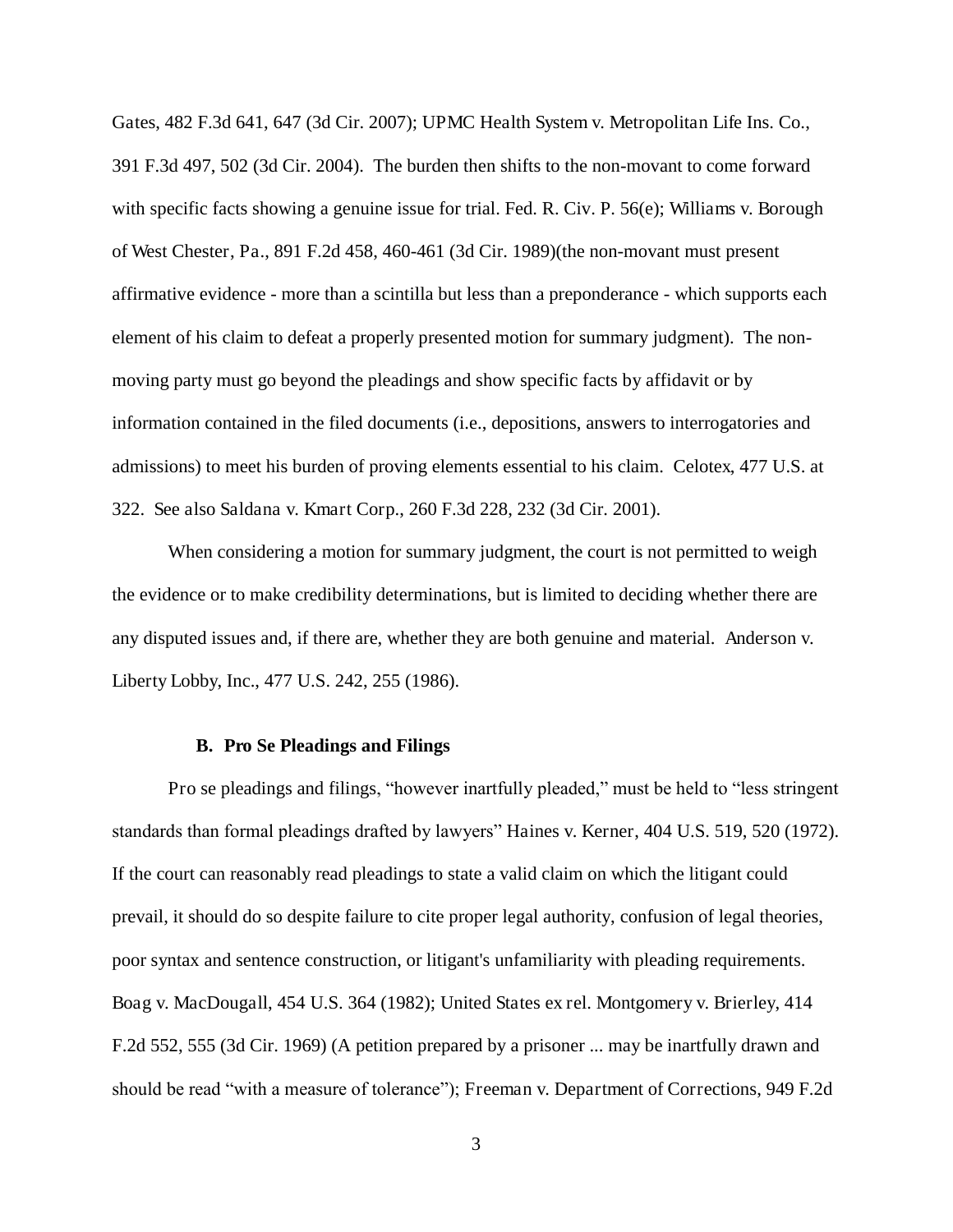360 (10th Cir. 1991). Under our liberal pleading rules, a district court should construe all allegations in a complaint in favor of the complainant. Gibbs v. Roman, 116 F.3d 83 (3d Cir. 1997) (overruled on other grounds). See, e.g., Nami v. Fauver, 82 F.3d 63, 65 (3d Cir. 1996) (discussing Fed.R.Civ.P. 12(b)(6) standard); Markowitz v. Northeast Land Company, 906 F.2d 100, 103 (3d Cir. 1990) (same).

When considering a motion for summary judgment, however, the traditional flexibility toward pro se pleadings does not require the Court to indulge evidentiary deficiencies. See Mala v. Crown Bay Marina, Inc., 704 F.3d 239, 249 (3d Cir. 2013), citing Brooks v. Kyler, 204 F.3d 102, 108 n. 7 (3d Cir.2000) (indicating that pro se litigants still must present at least affidavits to avoid summary judgment). Accordingly, because Plaintiff is a pro se litigant, this Court will consider the facts and make inferences where it is appropriate.

#### **III. Analysis**

Defendant moves for the entry of summary judgment in its favor because it contends Plaintiff cannot establish that it had notice of the existence of a dangerous condition on the sidewalk and so, as a matter of law, cannot be liable to Plaintiff. Defendant also contends that Plaintiff admitted he fell on grass and so no liability can arise because Plaintiff was not injured on a designated walkway.

 Pennsylvania law applies to this action under the Federal Tort Claims Act. 29 U.S.C. §§ 1346(b)(1), 2674; *DeJesus v. United States Dep't of Veteran Affairs*, 479 F.3d 271, 279 (3d Cir. 2007). To establish a prima facie case of negligence under Pennsylvania law, the following principles apply:

> (1) In order to recover, a plaintiff must prove by a fair preponderance of the evidence that the defendant was negligent, and that his negligence was the proximate cause of the accident;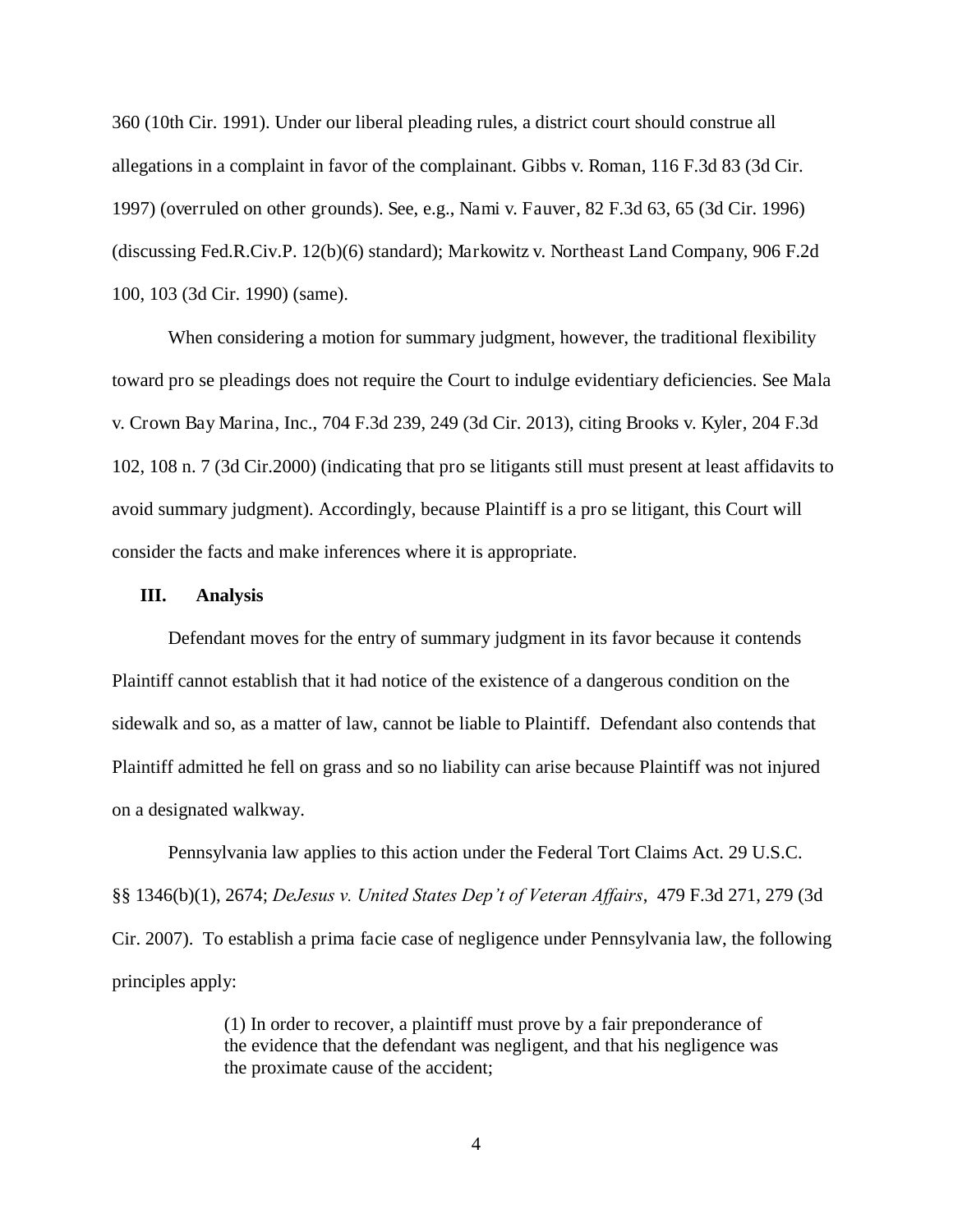(2) … the mere happening of an accident or an injury does not establish negligence nor raise an inference or a presumption of negligence nor make out a prima facie case of negligence[.]

Amon v. Shemaka, 214 A.2d 238, 239 (Pa. 1965). Thus, to succeed in a negligence action, a plaintiff must prove all of the following elements: "(1) the defendant owed a duty to the plaintiff; (2) the defendant breached that duty; (3) a causal connection between the breach and the resulting injury suffered by the plaintiff; and (4) actual loss suffered by the plaintiff." See Reeves *v. Middletown Athletic Ass'*n, 866 A.2d 1115, 1126 (Pa. Super. 2004).

The standard of care or duty owed to an individual by a possessor of land depends upon whether the individual is a trespasser, licensee or invitee. Carrender v. Fitterer, 469 A.2d 120,

123 (1983). Pennsylvania courts have held that inmates are analogous to invitees for purposes of

determining the duty of care owed by prison officials. Cochrane v. Kopko, 975 A.2d 1203, 1206

(Pa. Commw. Ct. 2009); Graf v. County of Northampton, 654 A.2d 131, 134 (Pa. Commw. Ct.

1995).

Possessors of land owe a duty to invitees to protect them from foreseeable harm.

Carrender, 503 Pa. at 185, 469 A.2d at 123 (citing Restatement (Second) of Torts §§ 341A, 343 and 343A (1965)). Regarding conditions on the land which are either known to or discoverable by the possessor, the possessor is subject to liability only if he:

> (a) knows or by the exercise of reasonable care would discover the condition, and should realize that it involves an unreasonable risk of harm to such invitees, and

(b) should expect that they will not discover or realize the danger, or will fail to protect themselves against it, and

(c) fails to exercise reasonable care to protect them against the danger.

Restatement (Second) of Torts § 343.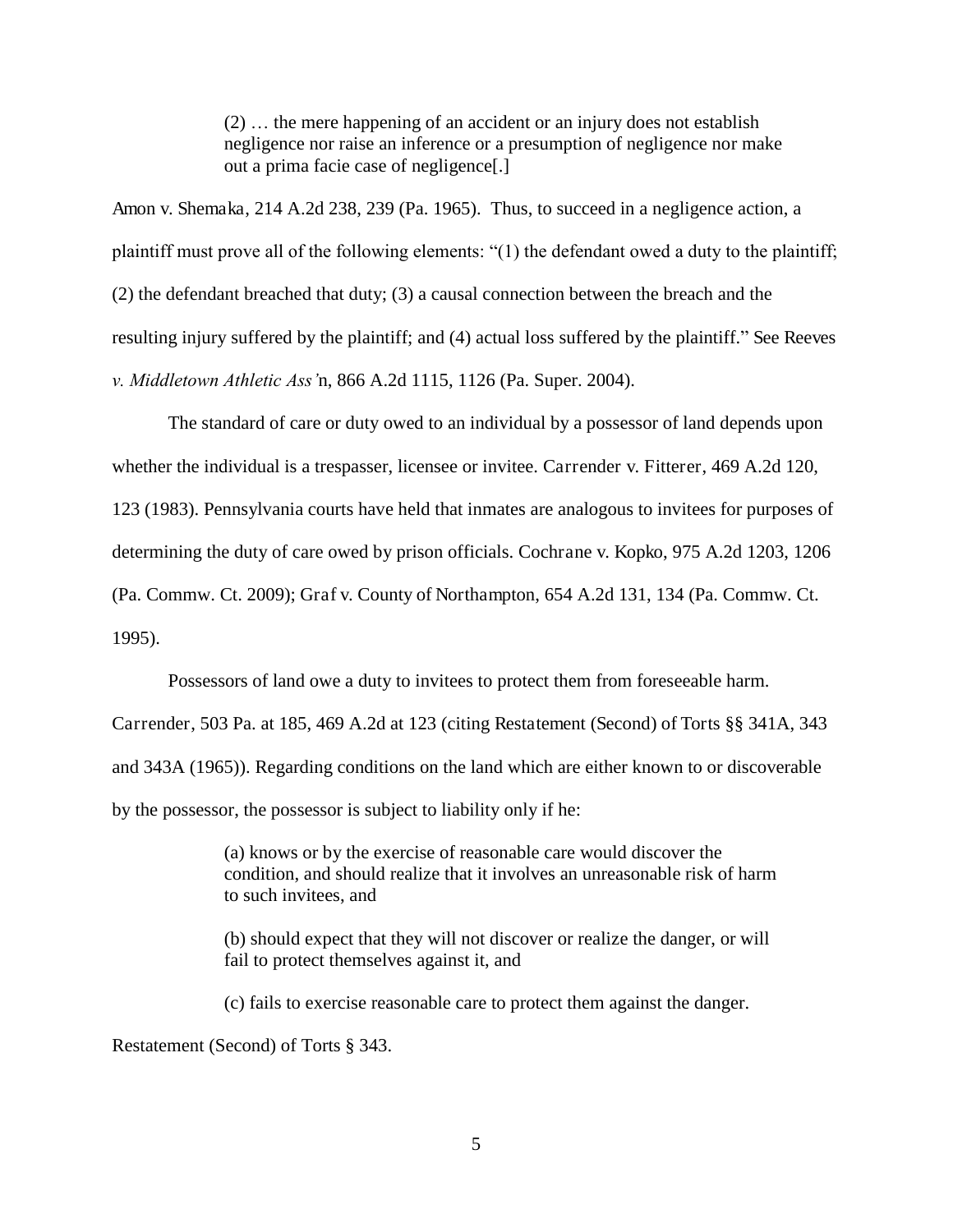Where a fall is alleged to have resulted from a landowner's failure to clear snow and ice on his land, Pennsylvania's "hills and ridges doctrine" may bar recovery. This doctrine recognizes the transient nature of snow and ice, which may impede sufficient notice to act. Thus, when applicable, "there is no liability created by a general slippery condition on sidewalks," Rinaldi v. Levine, 176 A.2d 623, 625 (Pa. 1962), "for to require that one's walks be always free of ice and snow would be to impose an impossible burden in view of the climatic conditions in this hemisphere. Snow and ice upon a pavement create merely transient danger, and the only duty upon the property owner or tenant is to act within a reasonable time after notice to remove it when it is in a dangerous condition." Harmotta v. Bender, 601 A.2d 837, 841 (Pa. Super. Ct. 1992) (quoting Gilligan v. Villanova Univ., 401 Pa.Super. 113, 116-17 (1991)). When the doctrine applies, a plaintiff must prove:

(1) that snow and ice had accumulated on the sidewalk in ridges or elevations of such size and character as to unreasonably obstruct travel and constitute a danger to pedestrians travelling thereon; (2) that the property owner had notice, either actual or constructive, of the existence of such condition; (3) that it was the dangerous accumulation of snow and ice which caused the plaintiff to fall.

Rinaldi, 176 A.2d at 625-6. The hills and ridges doctrine is a limitation on the liability of landowners and increases the proof required before a plaintiff can recover for injuries sustained from a fall on an ice or snow covered surface. Wentz v. Pennswood Apartments, 518 A.3d 314, 316 (Pa. Super. Ct. 1986). Thus, a plaintiff can only recover with proof of accumulations sufficiently large to form "hills and ridges" on the walkway, and present long enough to infer notice.

BOP concedes that this defense is inapplicable because (1) there is insufficient evidence demonstrating the existence of "generally slippery conditions" at FCI – McKean as it had not snowed in the hours immediately preceding Plaintiff's fall; (2) a "natural accumulation" was not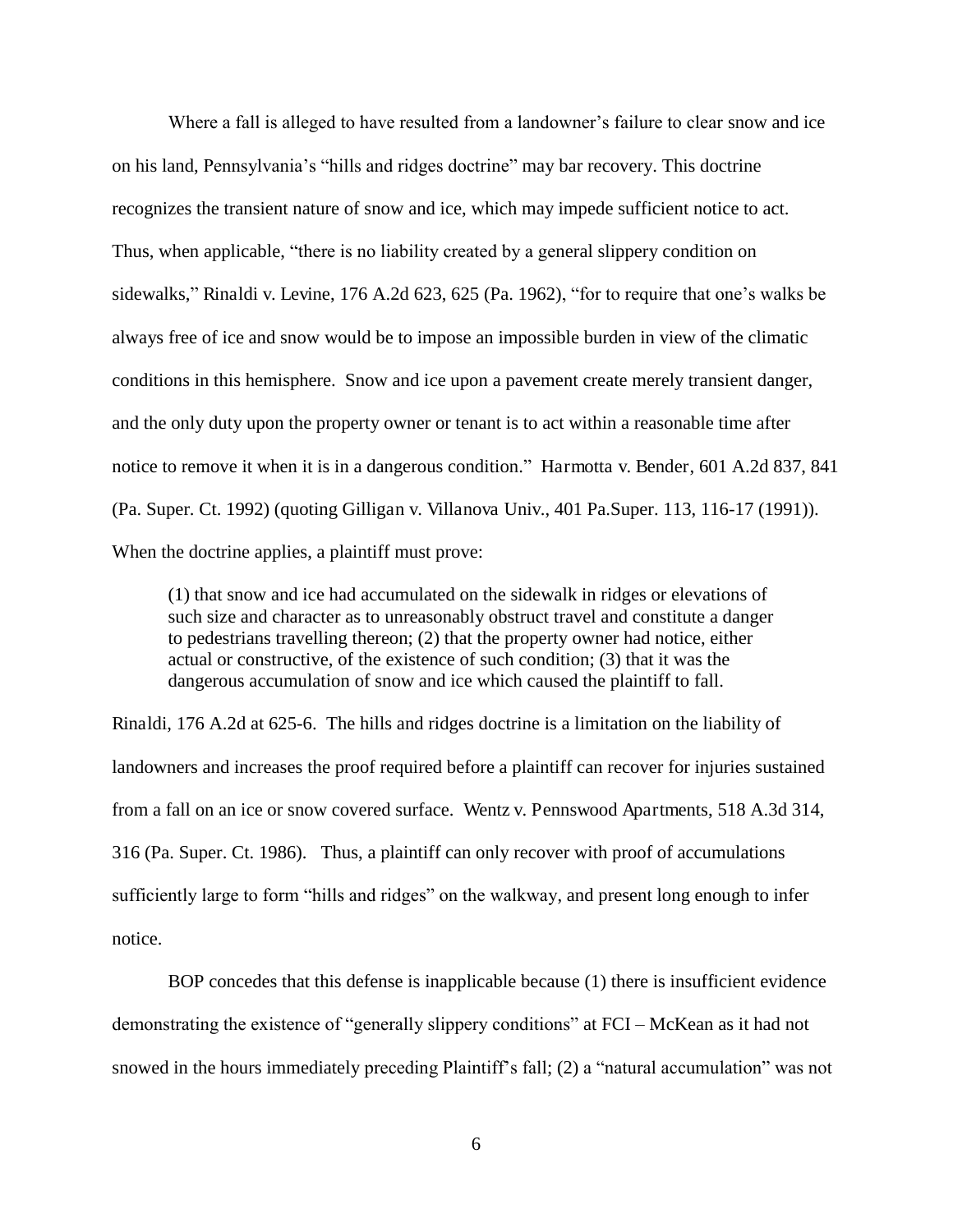at issue, given previous shoveling and pedestrian traffic that "compounded" the snow at the location of Plaintiff's fall; and, (3) the condition of the specific area of Plaintiff's fall was "influenced by human intervention" as a result of shoveling by the morning work crew. ECF No. 18, pp. 6-7.

Where the doctrine does not apply, the Plaintiff "still must prove actionable negligence," including actual or constructive notice of the accumulation of ice or snow on a walkway. Williams v. Shultz, 240 A.2d 812, 814 (1968). This includes proof that snow and/or ice presented a dangerous condition, and that Defendant had actual notice or constructive notice of the danger. Id. at 813. Plaintiff asserts that Defendant had constructive notice that compacted areas on snow and ice remained on the sidewalk the morning of his accident, and yet failed to act to remove the danger.

> What constitutes constructive notice must depend on the circumstances of each case, but one of the most important factors to be taken into consideration is the time elapsing between the origin of the defect or hazardous condition and the accident. Thus, a defendant is chargeable with constructive notice 'if the defective condition existed for such a period of time that in the normal course of events the condition would have come to his attention.' Other factors to consider 'are the size and physical condition of the premises, the nature of the business conducted thereon, the number of persons using the premises and the frequency of such use, the nature of the defect and its location on the premises, its probable cause and the opportunity which defendant, as a reasonably prudent person, had to remedy it.'

Mangual v. DIA-Wesley Drive, Inc., 2014 WL 2511281, at  $*8$  (M.D. Pa. June 4, 2014) (citations omitted).

In this matter, Defendant contests notice of the dangerous condition, but presents conflicting statements regarding the presence of "compacted snow" in the area of Plaintiff's fall. On the morning of December 12, Plaintiff recalls the sidewalks had been shoveled to clear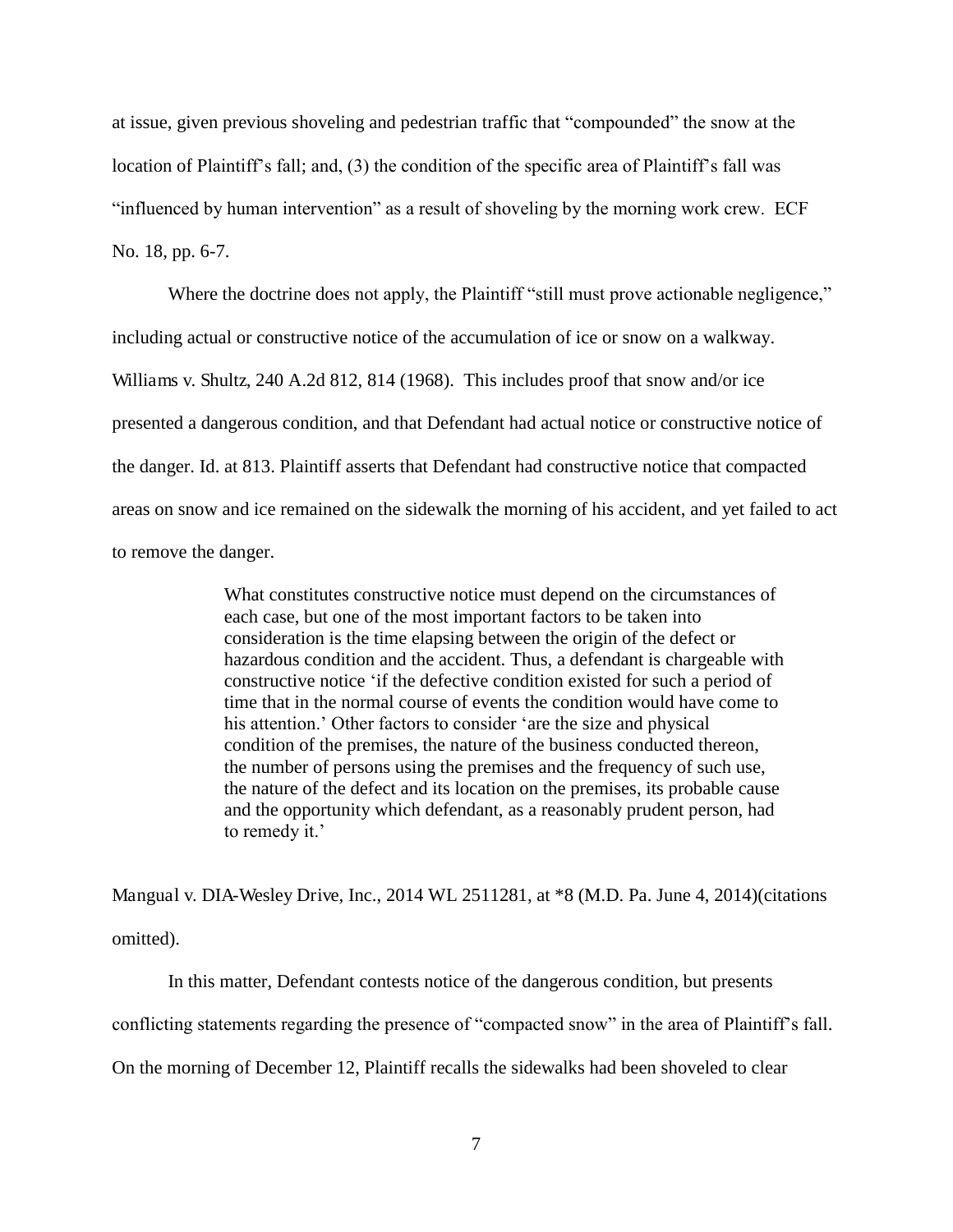snowfall from the prior evening, but the snow crew's efforts left a half-inch coating of ice and snow on the walkway between his housing unit and the dining hall. Plaintiff states snow crews seldom cleared a path so that concrete was visible, and on the day of his fall, there were no cones or barriers advising of slippery conditions. Id. Plaintiff alleges that prison officials had constructive notice of the dangerous condition, based upon the number of guards and inmates walking to the dining hall and around the premises before his accident, and the view provided by security cameras at the facility.

Defendant has provided the affidavit of BOP Correctional Officer Timothy Newman, who served as the Watch Officer for the Upper Compound of FCI McKean on the day of Plaintiff's accident. Officer Newman agrees that inmates are required to use sidewalks when walking around the prison yard, and agrees with Plaintiff's assessment that the sidewalks are used continuously "by hundreds of inmates each day at all hours of the day with a specific increase in use around 6:00 am, when inmates walk from their housing units to the chow hall for breakfast." ECF No. 20, ¶ ¶ 34, 37; ECF No. 26, p. 12.

According to Officer Newman, during his overnight and early morning tours of the facility on the day of the accident, there may have been trace amounts of snowfall, but no heavy snow, ice or other accumulating precipitation. Id. "[T]here may have been compacted snow in limited areas of some sidewalks, but they were all cleared of accumulated ice and snow by the morning snow crew...." ECF No. 19-4. Officer Newman does not recall awareness of any "hazardous" areas of snow and ice on the sidewalks, and when arriving on the scene of Plaintiff's fall, he did not notice any "dangerously icy condition in that area." Id. However, in conceding the inapplicability of the hills and ridges doctrine, Defendant relies upon its own Statement of Material Facts as well as Plaintiff's statements regarding the conditions in the area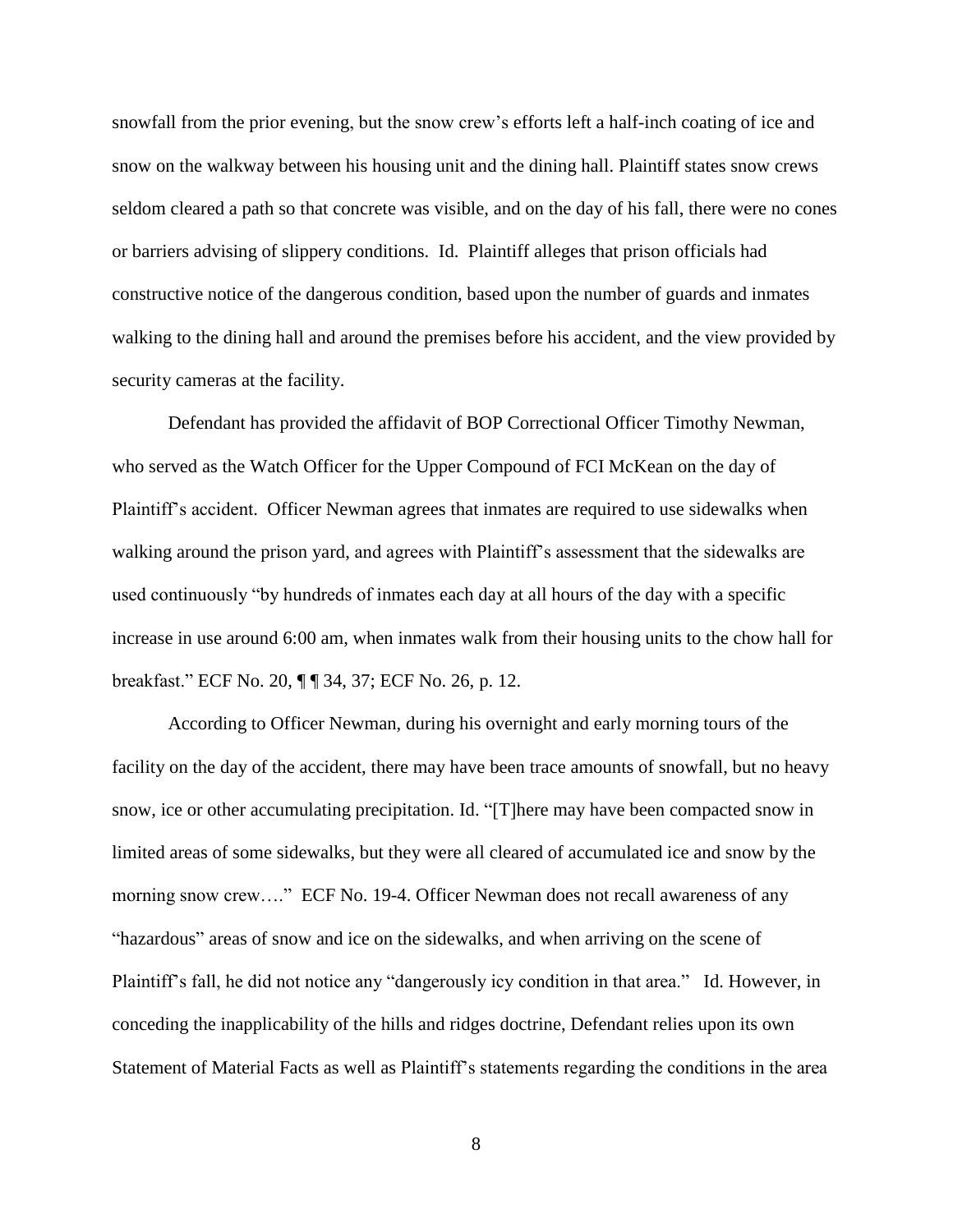of his fall. In particular, Defendant asserts that "the area of the fall was 'compounded' or stepped on by numerous people prior to the accident…. [and] the hills and ridges doctrine is not applicable because the specific area of Plaintiff's fall was 'influenced by human intervention.'" ECF No. 18, p. 6.

On this record, there are genuine issues of fact requiring jury resolution at trial. Anderson, 477 U.S. at 255. First, the parties dispute the location of Plaintiff's fall, with Defendant contending that Plaintiff fell on grass, and Plaintiff vigorously stating he fell on the sidewalk. ECF No. 22-1, p. 16; ECF No. 26, p. 12. This conflict must be resolved by an assessment of the credibility of the parties and witnesses at trial. "In considering a motion for summary judgment, a district court may not make credibility determinations or engage in any weighing of evidence." Anderson, 477 U.S. at 255.

Similarly, evidence as to both the existence of a dangerous condition and whether Defendant may be charged with constructive notice is conflicting and subject to credibility determinations. Plaintiff contends that a half-inch of snow and ice was present since at least the prior evening, and that inmates and staff walked between buildings well before his fall. ECF No. 22-1, pp. 10-11. Officer Newman states he did not notice any "dangerously icy condition" in the area of the fall, but admits that there were limited areas of compacted snow on the sidewalk. ECF No. 19-4, pp. 2-3.

Defendant's admissions via affidavit and brief in support of the pending motion distinguish this matter from the cases cited by Defendant, where there was no corroboration of conditions from which an inference of a dangerous condition could be drawn. See Fiore v. Holt, 435 F. App' x 63, 67 (3d Cir. 2011)(no evidence beyond plaintiff's assertion that ice on walkway was in view of a security camera); Larkin v. Super Fresh Food Markets, Inc., 291 F. App'x 483